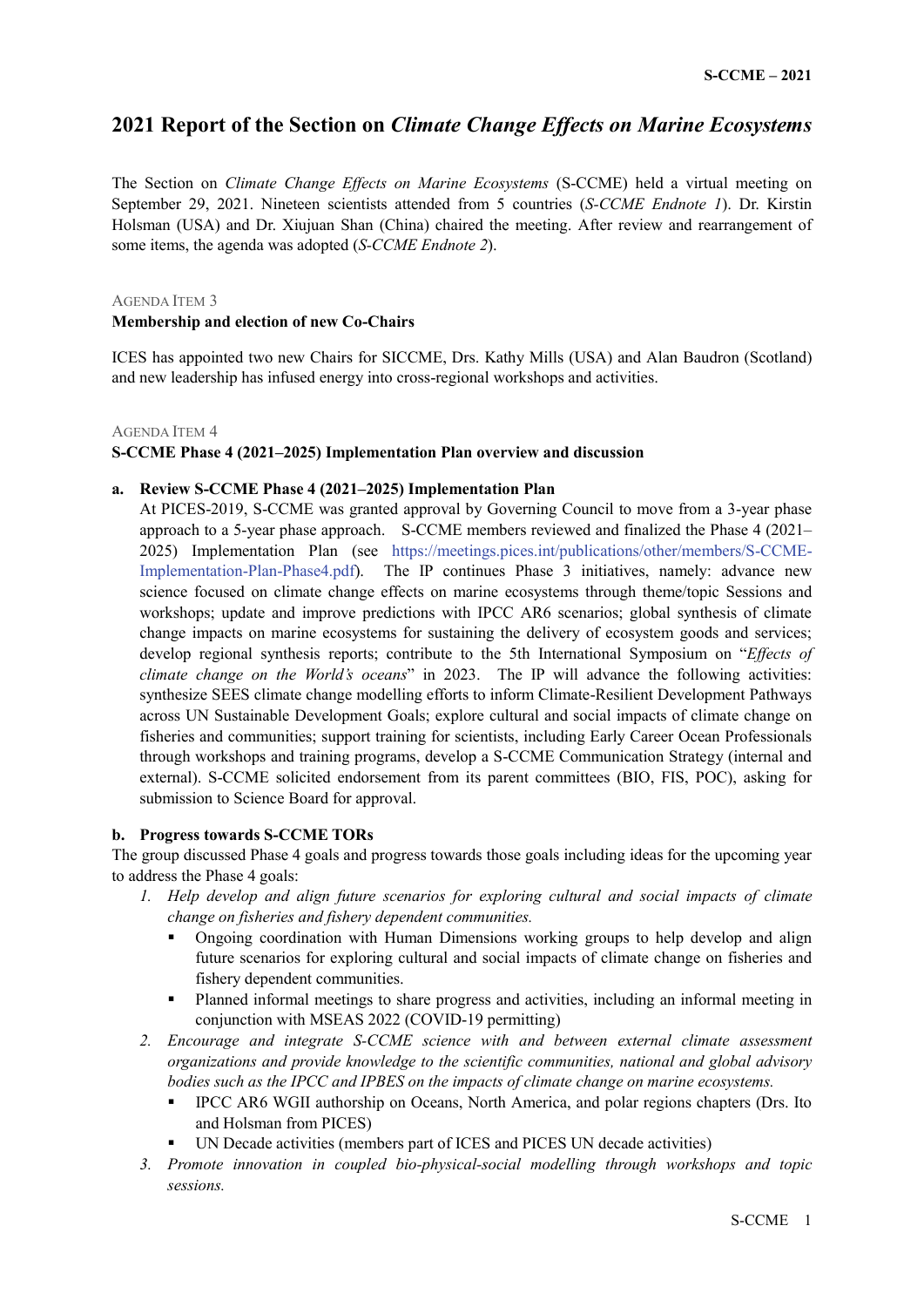- **ICES/PICES** workshops
- Informal S-CCME meetings planned to share ideas, discuss upcoming topics
- VIRTUAL intersessional workshop proposed for Spring 2022
- PICES topic session proposal
- <sup>•</sup> <sup>1</sup>/<sub>2</sub>-day afternoon session coordination meeting to discuss S-CCME's role in SUPREME and links to ICES; planning for coastal high resolution ocean model grid for the North Pacific, and Chukchi and Beaufort seas as part of its regular 2022 annual meeting (1 day total)

#### AGENDA ITEM 5

#### **Activities and events of interest in 2021**

# **a. SICCME Report overview (K. Mills, ICES SICCME)**

Dr. Kathy Mills (USA; new co-chair of SICCME) provided an overview of the SICCME annual report to the group, including progress towards ICES TORs and upcoming new activities of interest in 2021–2022.

#### **b. Climate and Fisheries Initiative (CFI; USA)**

Climate and Fisheries Initiative (CFI): Multiple S-CCME members from the US, including Drs. Hollowed and Holsman have been part of a NOAA wide effort to operationalize the delivery of climate-informed fisheries management advice and decision support tools. This Cross-NOAA effort (NMFS, OAR, NOS, NWS, NESDIS) aims to build a operational ocean modeling and decision support system, provide state-ofthe-art ocean forecasts and projections, provide climate-informed ecosystem projections, risk assessments and management strategies, and reduce impacts and increase resilience of LMRs and communities. The budget that provides specific funding for CFI is currently being evaluated by the US senate

#### **c. ICES Workshop on Pathways to Climate-aware Advice (WKCLIMAD)**

This ICES workshop held its first online meeting during May 2021 and final full workshop, chaired by Drs. Kirstin Holsman (USA), Mark Dickey-Collas (Denmark), and Michael Rust (USA), in the fall 2021. The workshop aimed to address how the short-, medium- and long-term influences of climate change on aquaculture, fisheries, and ecosystems can be accounted for in ICES Advice. At the time of the meeting, participants had already engaged in the fall meeting preparation, providing examples of impacts of climate change on fisheries and aquaculture. A Delphi-method questionnaire was sent out asking participants to rate the magnitude and likelihood of impacts of climate change. This was used to run the workshops in September and October 2021, which explored the consequences of the impacts, who is impacted, and how ICES should develop advice and prioritize resources.

# **d. FishMIP**

A FishMip Workshop on regional model comparisons was held September 28 and 29, 2021 and multiple workshops in 2022 are in the planning stages. These workshops will address FishMIP Phase 2 goals including:

- Advance model improvement through model benchmarking (ISIMIP 3a)
- Explore historical reconstructions of fishing effort as well as future fishing pathways (ISIMIP 3b).

# **e. IPCC WG II AR6 Lead Authors' Fourth Meeting**

The final Lead Authors Meeting, held virtually March 1–7, 2021, and hosted by Guatemala, was attended by S-CCME/SICCME members and authors from ICES/PICES SICCME/S-CCME community contributing to the report which includes Drs. Holsman (lead author – 'North America' and 'Polar Regions'), Shin-ichi Ito and Mette Skern-Mauritzen (lead author – 'Ocean and coastal ecosystems and their services'), Christian Möllmann (lead author – 'Europe'), and John Pinnegar (lead author – 'Small Islands'). This report is the most SICCME-relevant of the three main reports produced by the IPCC. Several stages of AR6 meetings and preparations were extended due to COVID-19. Final Government distribution of the report will take place October 2021 and public distribution will be on February 28, 2022.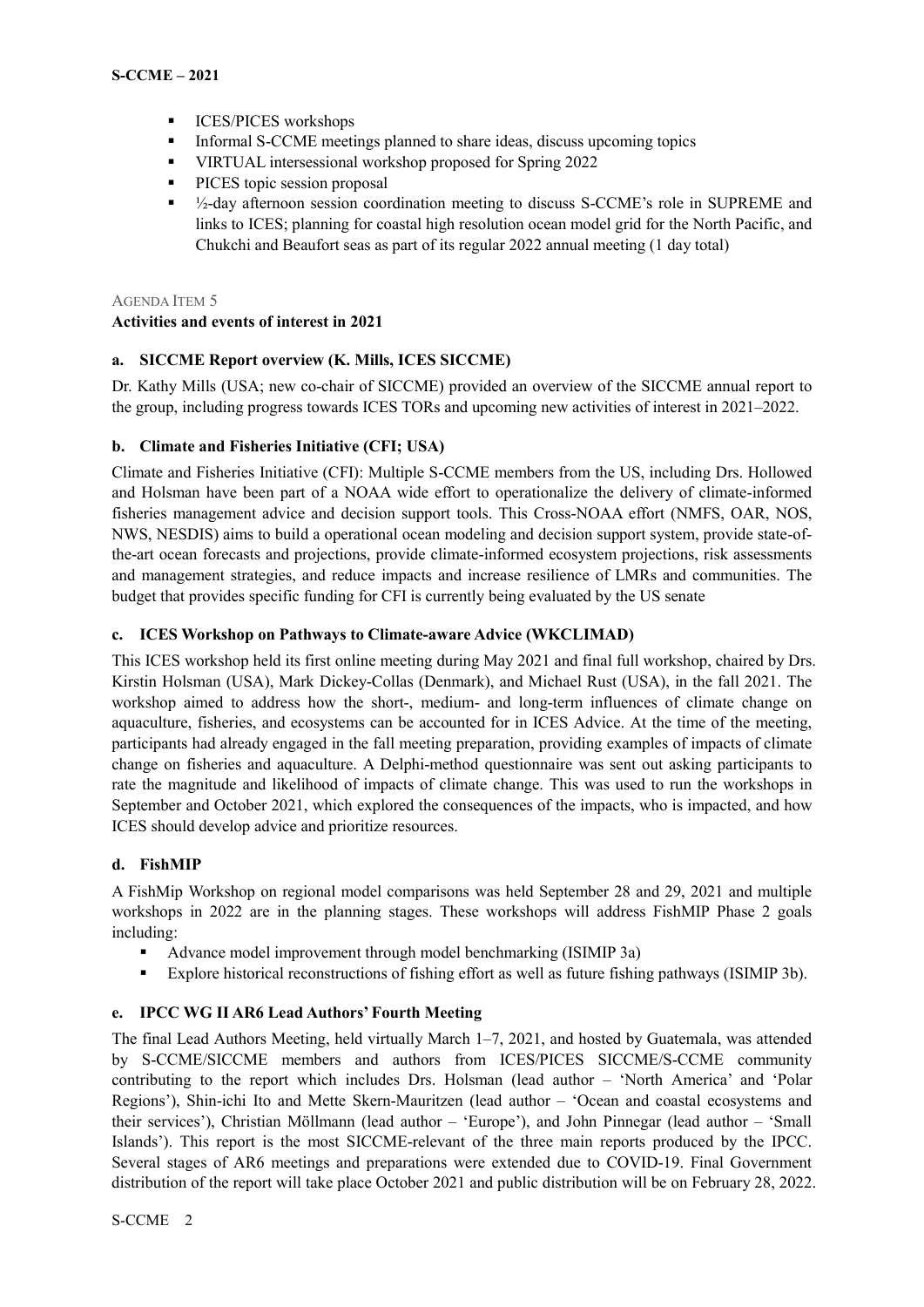# **f. FUTURE program (Forecasting and Understanding Trends, Uncertainty and Responses of North Pacific Marine Ecosystems)**

Expert groups are to fill in the Product Matrix and map S-CCME products to the Science Program Objectives. There will be a planning meeting in 2023 and ongoing coordination with UN Decade programs through SG-UNDOS, SMARTNET, and SUPREME.

#### **g. Joint PICES/ICES Working Group 43 on** *Small Pelagic Fish* **(WGSPF)**

Co-chaired by Drs. Akinori Takasuka (Japan/PICES), Ignacio Catalán (Spain/ICES), Myron Peck (Netherlands/ICES) and Ryan Rykaczewski (USA/PICES), this Working Group aims to advance understanding how drivers (environmental and/or anthropogenic) impact the population dynamics of SPF, perform comparative analyses, and coordinate research. The group is also planning a symposium for 2022 (see Agenda Item 6f).

# **h. Joint PICES/ICES Working Group 45 on** *Impacts of Warming on Growth Rates and Fisheries Yields* **(WGGRAFY)**

Co-chaired by Drs. Tara Marshall (UK/ICES), Paul Spencer (USA/PICES), Alan Baudron (UK/ICES), Shin-ichi Ito (Japan/PICES) and John Morrongiello (Australia) was established August 2020 and had its first series of online meetings during 2020 and 2021. The group brings together worldwide scientific expertise to assess the impact of warming on fish growth, and the implications for fisheries yield, on a global scale. Work on evaluating and developing statistical growth models has been initiated and is starting to show results. Analyses of long-term growth patterns across the North Sea and North Pacific ecosystems have found significant temporal trends in size at age across 15 species. Work on the assessment and forecasting of impacts of warming and temperature-dependent growth on commercial fisheries yields has also made good progress, while efforts to source additional global length-at-age datasets have yielded success in Japan and SE Australia.

# **i. Working Group 44 on an** *Integrated Ecosystem Assessment for the Northern Bering and Chukchi Seas*

This Working Group is co-chaired by Dr. Elizabeth A. Logerwell (USA) and Dr. Yury I. Zuenko (Russia) and is the result of Workshop W17 on "*Scoping an IEA of the Northern Bering-Chukchi Seas Large Marine Ecosystem (LME)*", held October 16, 2019 at PICES-2019. The workshop was chaired by Drs. Libby Logerwell (USA), Kirstin Holsman (USA), Raychelle Daniel (USA, The Pew Charitable Trusts) and Yutaka Watanuki (Japan). The participants of the workshop unanimously agreed to pursue a new Working Group to conduct an Integrated Ecosystem Assessment of the Northern Bering Sea – Chukchi Sea (NBS-CS) LME which would:

- Provide detailed assessment of the Pacific Arctic gateway, and would be a complement to the Atlantic gateways IEAs supported through ICES, all of which are linked through the PICES Central Arctic Ocean WG;
- **•** Provide detailed information that will inform understanding of connectivity of climate and ocean processes, species movements, shelf foodweb dynamics, fishing, trade, subsistence and food security, and human activities beyond the focal scope of WG 39/WGICA but of critical importance to the CAO;
- Be informed by the findings of WG 39/WGICA beyond the scope of the new WG but of increasing importance, especially for the NBS where multiple Pacific stocks are increasingly redistributing poleward under warming conditions.

#### **j. Joint DFO-NMFS Climate change working groups**

Collaborative working groups have been established to help facilitate climate change research and results across Canada and the US. These include three regional working groups: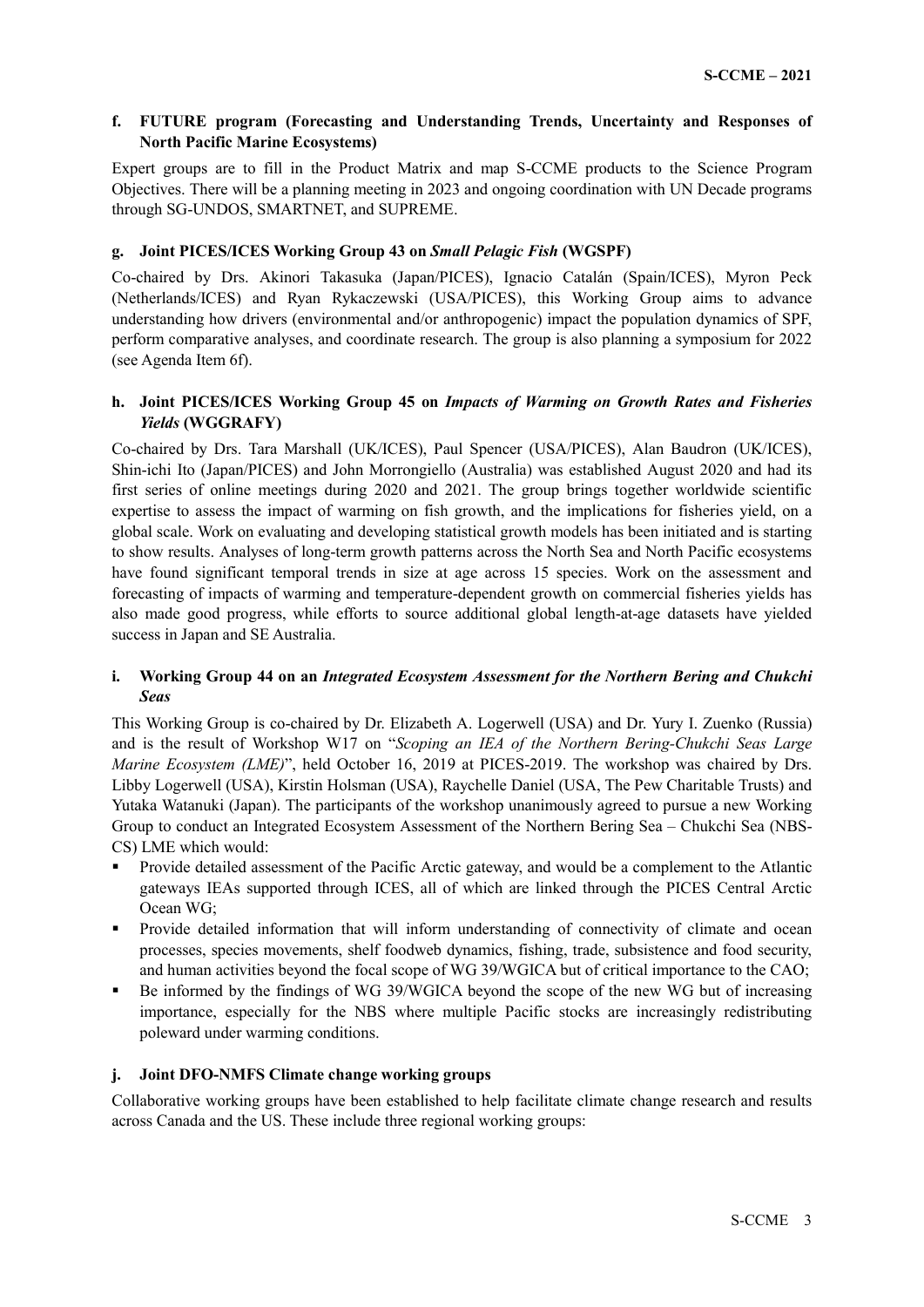| <b>Working Group</b> | <b>NMFS</b> lead                                    | <b>DFO</b> lead                |
|----------------------|-----------------------------------------------------|--------------------------------|
| Atlantic             | Vincent Saba                                        | Nancy Shackell & Blair Greenan |
| Pacific              | Bridget Ferris & Lisa Crozier                       | <b>Brendan Connors</b>         |
| Arctic               | Janet Duffy-Anderson & Kirstin Holsman Andrea Niemi |                                |

The working groups also include national steering committees:

Fisheries and Oceans Canada:

- Keith Lennon, Director, Ocean Science, Ottawa (Steering Committee Co-Chair)
- Alain Vézina, Regional Director, Science, Maritime Region
- Andrew Thomson, Regional Director, Science, Pacific Region
- Lianne Postma, Regional Director, Science, Ontario and Prairies Region
- Rob Young, Science Advisor, Arctic Region

NOAA National Marine Fisheries Service:

- Evan Howell, Director, Office of S&T (Steering Committee Co-Chair)
- Jon Hare, Director, NEFSC (Woods Hole, MA)
- Kevin Werner, Director, NWFSC (Seattle, WA)
- Robert Foy, Director, AFSC (Seattle, WA)

# **k. UN-Decade programs**

Multiple UN Decade programs are underway and of interest and relevance for S-CCME members. These include SG-UNDOS/SMARTNET, SUPREME, IPOD and UNDOS Fish SCORE (Fisheries Strategies for Changing Oceans and Resilient Ecosystems). Briefings on each of these was provided during the S-CCME meeting to facilitate and coordinate S-CCME activities with UN Decade programs.

# **l. Science for Nature and People Partnership (SNAPP): Climate Resilient Fisheries Working Group**

Several S-CCME PICES and ICES members, Drs. Anne Hollowed (PICES), William Cheung (ICES), Myron Peck (ICES), and Manuel Barange (ICES) will begin work on a new SNAPP initiative. The project goals include:

- Identify key features of climate-resilient fisheries and apply them to fishery management systems;
- Develop a decision-making support tool to help managers identify resilience capacity and needs;
- Work with leaders of fishery management organizations to tailor results and products for global, national, and regional applications.

# **m. Working Group on Integrative Physical**‐**biological and Ecosystem Modelling (WGIPEM)**

WGIPEM has completed its most recent 3-year terms of reference period. Highlights of this period include the initiation of a special issue in the journal *Marine Ecological Progress Series* to be published in Autumn 2021 focussing on dynamic modelling. Two joint publications were also developed. The Working Group will also host Theme Session O (Impacts of human pressures on ecosystem components assessed by dynamic modelling) at this year's ASC. Updated TORs for the period 2022–2024 have been approved, with Drs. Solfrid Sætre Hjøllo (Norway), Sonja van Leeuwen (Netherlands) and Ute Daewel (Germany) as Chairs. The next meeting is planned for March/April 2022, at the Royal Belgian Institute of Natural Sciences, Brussels.

# **n. Working Group on Seasonal-to-Decadal Predictions of Marine Ecosystems (WGS2D)**

Chaired by Dr. Mark Payne (Denmark), WGS2D completed its terms of reference at the end of 2020. Highlights of this first period include the successful development and regular production of forecasts of blue whiting spawning distribution and the recruitment of North Sea Sand eel stocks, as well as several scientific manuscripts detailing these forecasts. The Working Group will also host a networking session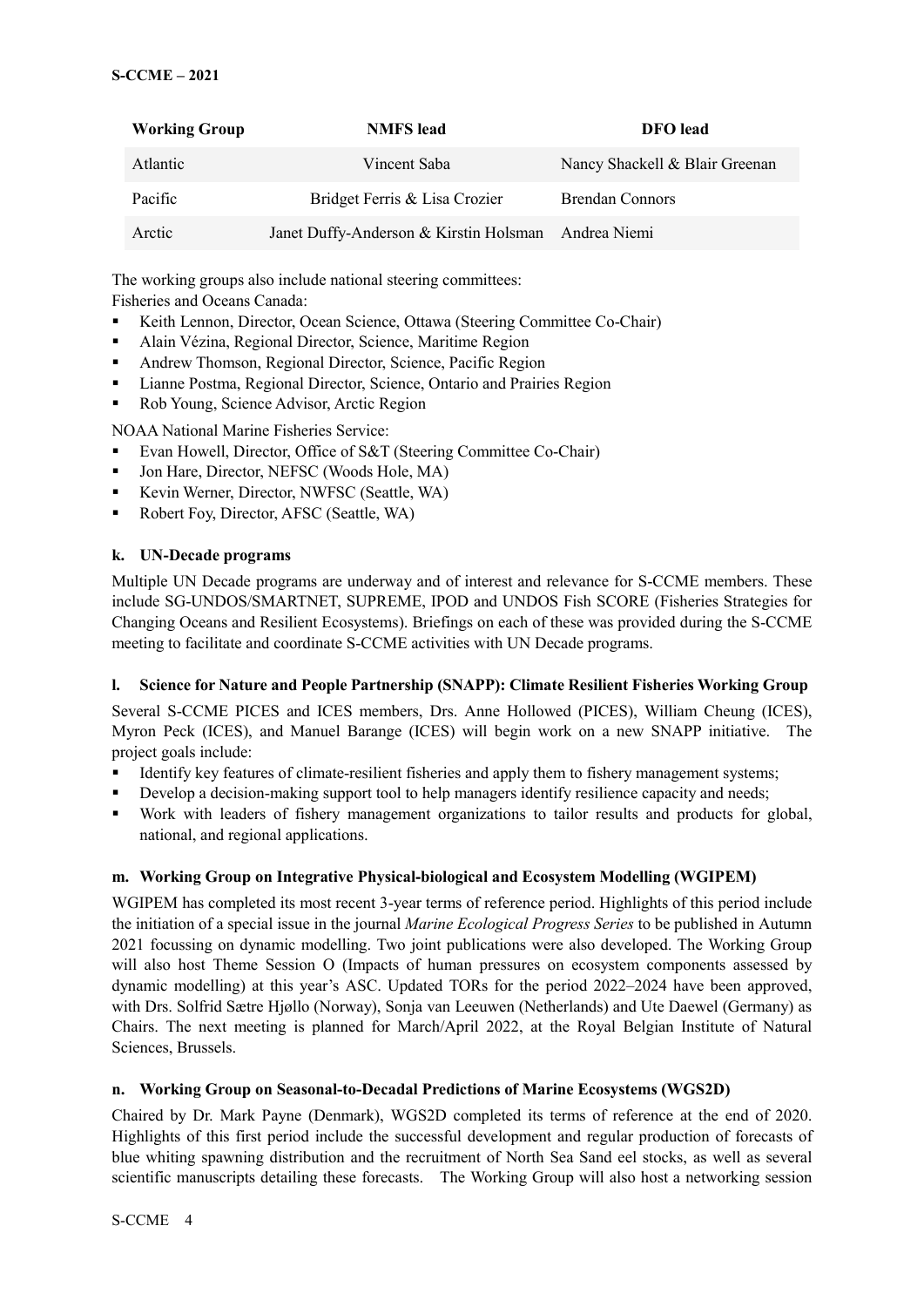on ecological forecasting at this year's ASC. However, the Chair of the group, Dr. Payne, is leaving marine science for a new position and is unable to continue, and while the group's work has been positively received and supported by the ICES community, a replacement chair has not been found. It therefore appears unlikely that this group will be renewed.

#### **o. September 2020: Kick-off meeting of EU H2020 FutureMARES**

FutureMARES is a large (32 partner, 15 nations) 4-year programme advancing knowledge on climate change impacts to marine and transitional waters and the effectiveness of nature-based solutions to safeguard/enhance ecosystem services. FutureMARES has three overarching case studies: Habitat Restoration (*e.g*., seagrasses, shellfish), Habitat Conservation (*e.g*., MPAs, charismatic megafauna), and Sustainable Harvesting (*e.g*., ecosystem-based fisheries, IMTA). Projections of climate impacts, including the effectiveness of scenarios of NBS will be made for 7 regional European marine ecosystems contributing to SICCME activities. FutureMARES is coordinated by Dr. Myron Peck. Dr. John Pinnegar and several other members of SICCME are involved in the programme.

#### **p. August 9, 2021: Launch of IPCC AR6 WGI report**

August 9, 2021 marked the launch of IPCC AR6 WGI report titled "The Physical Science basis". This report preceded the WKII report and was focussed primarily on the earth system and climate science, and therefore has relatively limited input from the ICES community (which is typically involved in WGII). The basic message of this report (that human activities are changing the planet's climate) remains largely unchanged, but there is an ever increasing amount of detail and attribution provided. Notable from a marine perspective was the inclusion of a detailed section on Marine Heatwaves, which was not previously seen in the main IPCC reports.

#### **q. September 2021: ICES Annual Science Conference**

Several theme sessions were held in the online format are of relevance to SICCME (and which cite the Strategic Initiative). These include: [K] Taking stock on ocean acidification research for provision of future efforts (Silvana Birchenough *et al*.); [O] Impacts of human pressures on ecosystem components assessed by dynamic modelling (Solfrid Sætre Hjøllo *et al*.); [D] Past, present and future of marine plankton assemblages and communities (Dafne Eerkes-Medrano *et al*.); [E] Connecting economic, social science, and interdisciplinary research and management advice (Alan Haynie). In addition, a Networking Session entitled "Marine Ecological Forecasts – what do we need?" (Mark Payne and Sevrine Sailley) was also held.

# AGENDA ITEM 6

# **National projects of interest**

# **a. Multiple US activities of interest to S-CCME**

- **5th US National Climate Assessment**: The NCA5 has launched and multiple members of the S-CCME and PICES community are participating. Drs. Mills and Holsman are authors on the Ocean chapter (Dr. Mills is the lead author for that chapter). The national assessment is conducted every four years and reviews and synthesizes the state of science on effects of climate change on oceans and marine resources, risks and responses, uncertainties. The NCA5 timeline is as follows:
	- o October 15: Zero order draft
	- o January/February 2022: Stakeholder engagement and input
	- o Spring 2022: First draft
	- o Summer 2022-2023: Reviews and subsequent drafts
	- o Fall 2023: Final report
- **US NOAA Fisheries Climate Science Strategy (NCSS)**: Started in 2015 this 5 year synthesis of existing Regional Action Plans to be published in Dec 2015. Updated plans under development for 2022–2024.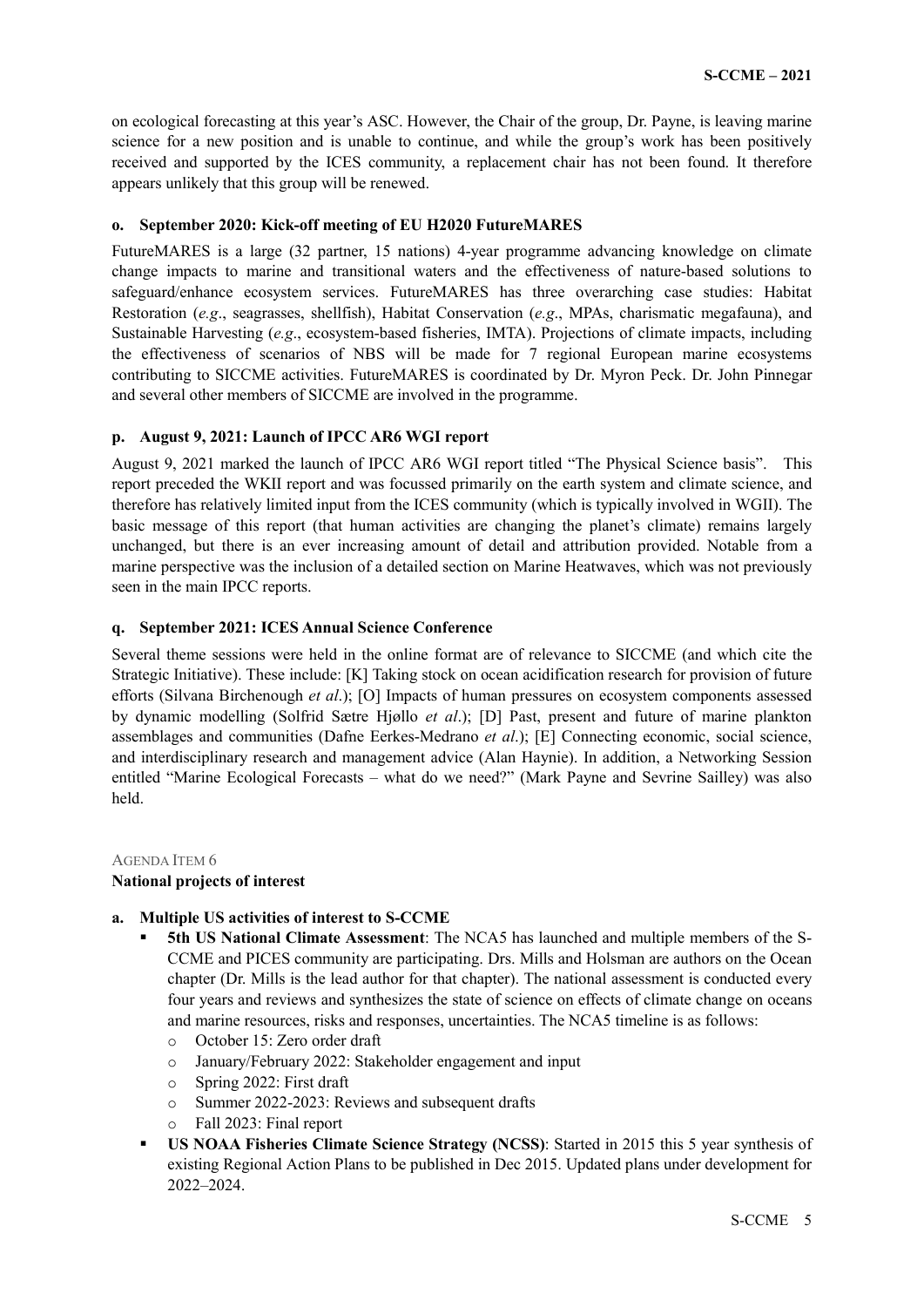- Fisheries Integrated Modeling System (FIMS) is a next generation framework for stock assessment models. To be completed in the next few years.
- In 2021 OAR launched a collaborative effort in 2021 between the Geophysical Fluid Dynamics Laboratory, the Pacific Marine Environmental Laboratory and academia (UW and UAK) to facilitate the transition from Regional Ocean Modeling System to Modular Ocean Model (MOM6) framework.
- NOS West Coast Operational Forecast System (WCOFS) short-term forecasts.
- Climate and Fisheries Initiative (CFI) (see CFI overview above)

# **b. Integrated REsearch Program for Advancing Climate Models (TOUGOU project; Japan)**

This project aims to further develop climate models and to reflect the knowledge gained through them in the adaptation plans of actual regions in coordination with socioeconomic scenarios. More information can be found at [http://www.jamstec.go.jp/tougou/eng/.](http://www.jamstec.go.jp/tougou/eng/)

# **c. Aquatic Climate Change Adaptation Science Program (Canada)**

The Aquatic Climate Change Adaptation Science Program (ACCASP) includes research and monitoring activities necessary to identify climate change impacts and vulnerabilities, improve ocean forecasting and develop adaptation information and tools. The latest round of funding supported 22 projects across Canada.

#### **d. Activities of interest from Korea**

- **Development of an Integrated Forecasting System in Korean waters (2018-2022)**: This project aims to to provide scientific advice on the implications of climate change on the distribution, recruitment, growth, interaction of fisheries resources using downscaled future oceanographic conditions and the mechanistic understanding of fish responses to changing environmental conditions.
- **Development of ocean mid-range prediction system (OMIDAS) for the sea around Korea** will aid in development of ocean mid-term prediction system for the Northwest Pacific, understand effects of initial fields on prediction performance, and help identify seasonal difference in prediction performance.

# **e. Activities of interest from China**

- The National Key Research and Development Program of China from Ministry of Science and Technology; Covered a series of projects,
	- o Integrated Observation, data assimilation and big data platform construction and application;
	- o Study on climate change facts, key process and dynamics mechanism;
	- o Development, prediction and estimation of earth system model;
	- o Climate change impacts and risk assessment;
	- o Mitigation and adaptation to climate change and sustainable transformation research;
	- o Monitoring, early warning and prevention of major natural disasters;
	- o Research on the comprehensive assessment mode of the economic impact of climate change.
	- o Carbon sink and climate change
- Ministry of Natural resources has approved the first national assessment report on ocean and climate change;

#### AGENDA ITEM 7

#### **Planned activities in 2021/2022**

# **a. IPCC AR6 WGII and WGIII reports**

- Government review of WGII impacts and adaptation in Fall 2021, for release on Feb. 28, 2022.
- Government review of WGIII mitigation in early 2022, for release on April 4, 2022.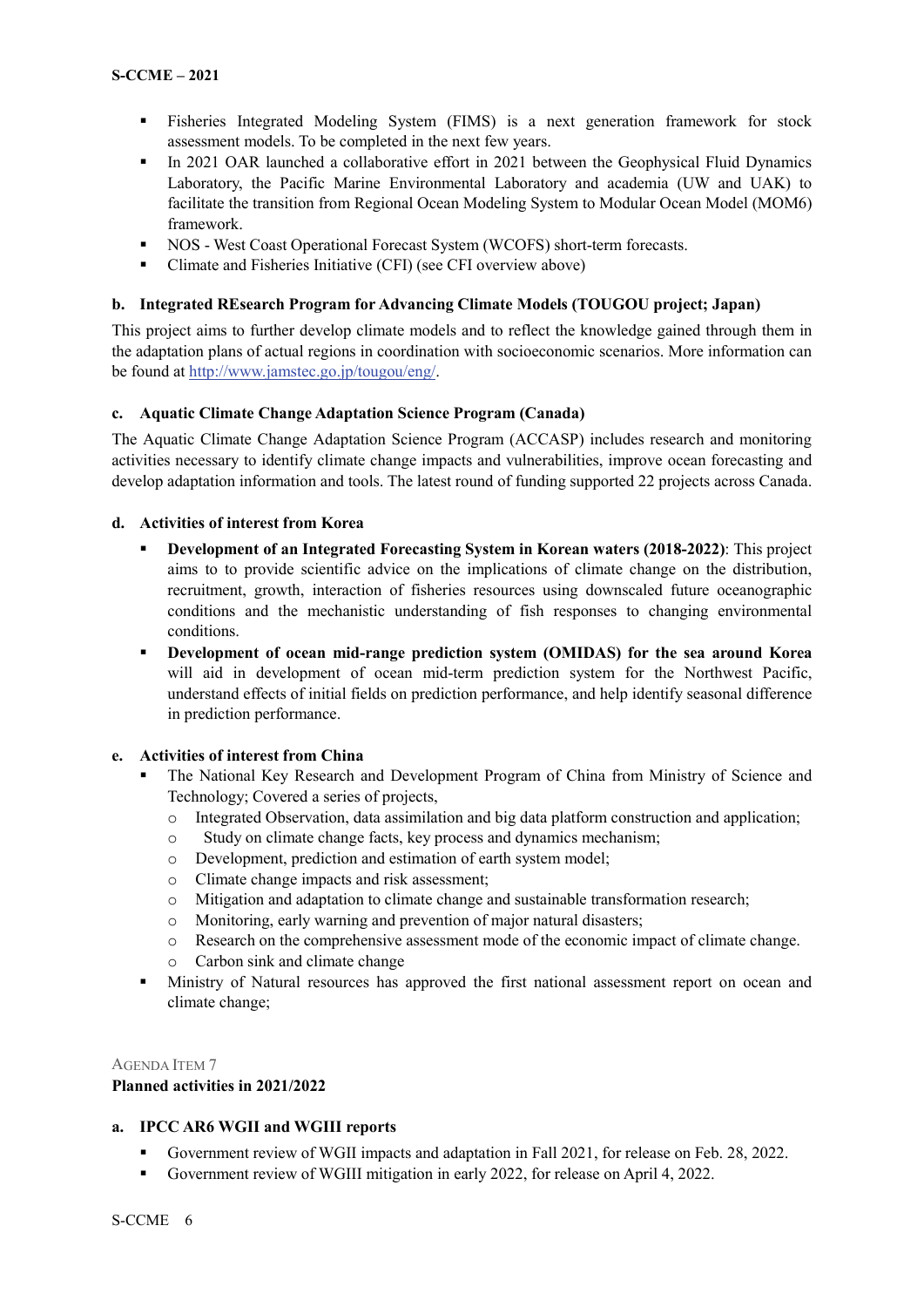# **b. Joint NMTT-ICES Workshop launching the Nordic Climate Change Forum for Fisheries and Aquaculture (December 9–10, 2021, Helsingør, Denmark)**

The workshop aims to provide an opportunity for fisheries and aquaculture stakeholders, scientists, and policy-makers to discuss, exchange ideas, and identify practical steps the fisheries and aquaculture sectors can adopt to reduce its contribution to climate change.

# **c. MSEAS 2021 on "***Managing for sustainable use of the Earth's marine and coastal systems***" (May 25–29, 2021: Yokohama, Japan)**

S-CCME member, Dr. Alan Haynie (PICES, USA), serves on the Symposium)ide an opportunity for fisheries aMSEAS was originally scheduled for 2020, but was postponed to 2021, and again to the summer of 2022, due to COVID-19; all sessions and workshops will be carried over.

# **d. OSM 2022: ME10 Evaluating changing ocean conditions for marine social-ecological systems including applications for fisheries, aquaculture, and ecosystem-based management (**February 27 –March 4, 2022, Honolulu, HI, USA)

This session will be held virtually at the upcoming Ocean Sciences Meeting and is being organized by Drs. Julie Kellner, Kirstin Holsman, and Paula Fratantoni. This session will showcase investigations of the impacts of changing ocean conditions on marine communities across a range of spatial and temporal scales using a variety of experimental, observational, and modeling techniques. Presentations that discuss novel approaches and tools for evaluating climate processes that influence population dynamics and ecology, community diversity and assembly, food web complexity, and biogeography across a broad spectrum of trophic guilds (*e.g*., microbes to megafauna) and habitats (intertidal to deep sea) are strongly encouraged. Especially welcome are studies that evaluate climate impacts on coupled social-ecological systems and explore adaptation efficacy and climate-informed approaches for managing fisheries, aquaculture, and ecosystem structure and dynamics, including research that provides input to help guide sustainable ecosystem-based management of ocean resources.

# **e. ICES 4th Decadal Variability of the North Atlantic and its Marine Ecosystems: 2010-2019. (April 26–28 2022, Bergen, Norway)**

This symposium is part of a series of decadal symposiums organized by ICES, where researchers gather to review the variability of North Atlantic environmental conditions and marine ecosystems over the past decade. Researchers aim to understand the relationship between ecosystem components and how they influence the distribution, abundance and productivity of living marine resources. In addition, researchers will review recent advances in sub-decadal forecasts of ecosystem change.

# **f. Symposium on Capelin—The canary in predicting effects of climate on the Arctic marine environment (October 10–15, 2022, Bergen, Norway)**

This symposium seeks to determine how the link between capelin migration and environmental change can help identify realistic timescales for tipping points and major disruptions in the Arctic marine environment.

# **g. PICES/ICES/FAO International Symposium on "***Small pelagic fish: New frontiers in science for sustainable management***" (November 7–11, 2022, Lisbon, Portugal)**

The symposium will highlight the state-of-the-art in the following and other topics surrounding the sustainable exploitation of SPF within an ecosystem context. Climate change impacts are expected to be a recurring theme of this symposium.

# **h. 5th PICES/ICES International Symposium on "***The effects of climate change on the World's oceans***" (April 17–21, 2023, Bergen, Norway)**

The 5th International Symposium Effects of Climate Change on the World's Ocean (ECCWO-5) brings together experts from around the world to better understand climate effects on ocean ecosystem, what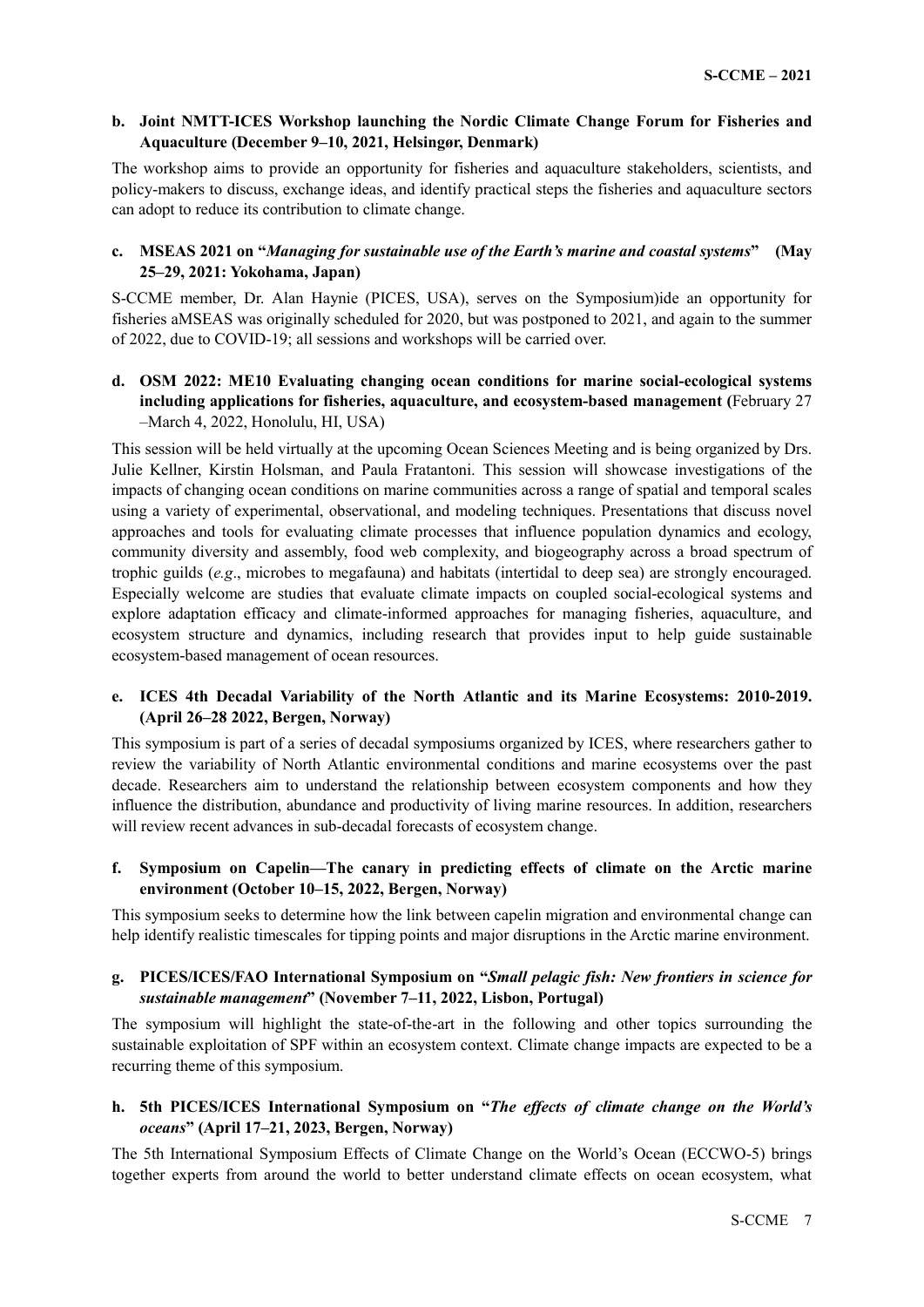adaptation and mitigation measures could look like, and how to implement them. The symposium is continuing the successful series of ECCWO symposia over the last years.

AGENDA ITEM 8

#### **Funding requests**

#### **a. 2022 PICES Annual Meeting**

 A 1-day meeting at PICES-2022: A morning meeting as per PICES-2021 to review recent progress and activities and an afternoon coordination meeting to discuss S-CCME's role in SUPREME and links to ICES; planning for a coastal high resolution ocean model grid for the North Pacific, and Chukchi and Beaufort seas.

#### **b. PICES-2022 Topic Session**

 A 1-day Topic Session on "Forecasting and projecting climate variability and change on northern hemisphere marine ecosystems using coupled next generation biophysical models") (*S-CCME Endnote 3*).

#### **c. 2022 Intersessional VIRTUAL Meeting (spring)**

- S-CCME/SICCME Virtual Workshop on "*Integrated Climate Modeling to identify thresholds, limits, and tipping points in marine ecosystems: current progress and future needs*". (Convenors: Kirstin Holsman (S-CCME), Xiujuan Shan (S-CCME), Elliott Hazen (WG 36), Kathy Mills (SICCME));
- $\blacksquare$  Two ½-day meetings to review and summarize observed and projected ecosystem tipping points and thresholds in marine systems using case studies from S-CCME member projects;
- **PICES** logistic support requested to run Webex;
- Outcomes anticipated include publication(s) to inform upcoming climate assessments, github repository of shared code and outputs (doi through Zenodo), and workshop report.

# <span id="page-7-0"></span>*S-CCME Endnote 1*

# **S-CCME participation list**

#### Members

Kirstin Holsman (USA, Co-Chair/PICES) Xiujuan Shan (China, Co-Chair/PICES) Kathy Mills (USA, Co-Chair/ICES) Jackie King (Canada) Angelica Peña (Canada) Chuanxin Qin (China) Shin-ichi Ito (Japan) Motomitsu Takahashi (Japan) Sukgeun Jung (Korea) Sukyung Kang (Korea) Chung Il Lee (Korea) Alan Haynie (USA) Anne B. Hollowed (USA) Franz Mueter (USA) Phoebe Woodworth-Jefcoats (USA)

PICES members unable to attend

China: Guimei Liu, Jinhui Wang, Xuelei Zhang Japan: Hiroshi Kuroda Russia: Yury I. Zuenko USA: Cisco Werner

#### **Observers**

Elliott Hazen (USA) Roger Griffis (USA) Steven Bograd (USA) Jonathan Reum (USA)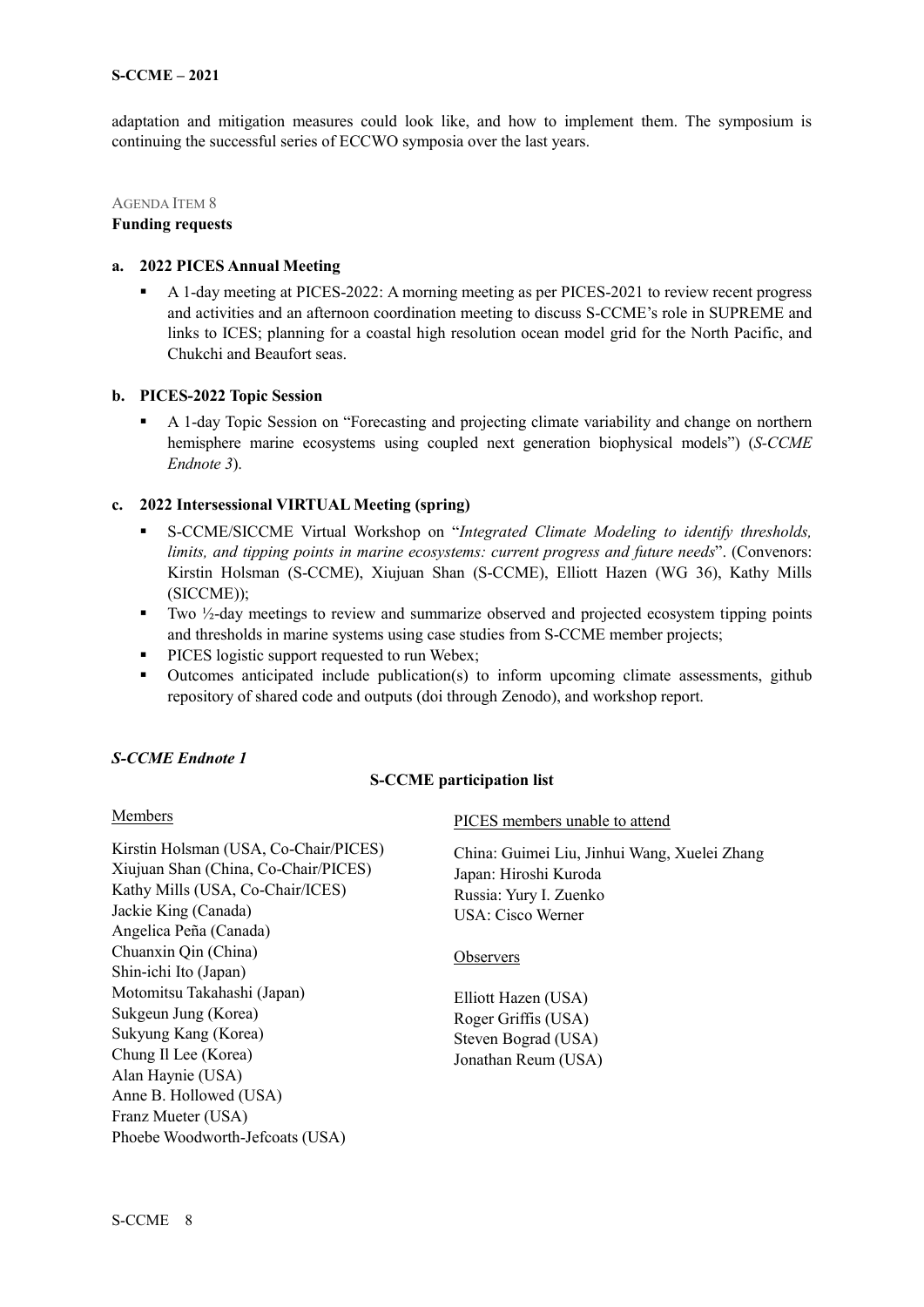# <span id="page-8-0"></span>*S-CCME Endnote 2*

# **S-CCME meeting agenda**

- 1. Introductions
- 2. Adoption of agenda
- 3. Membership and election of new Chairs
- 4. S-CCME Phase 4 (2021–2025) Implementation Plan overview
	- a. Review of Phase IV goals and activities
	- b. Progress towards S-CCME TORs
	- c. Discussion: potential joint sessions or workshops for 2022
- 5. Reports S-CCME activities and events of interest in 2021
	- a. Report from ICES SICCME
	- b. CFI Overview (USA); FACSS workshop; Opportunity for Arctic collaboration (US-Russia) and Canadian collaboration (US-Canada) on CFI (Hollowed & Griffis)
	- c. WKCLIMAD (ICES) (Holsman)
	- d. FishMIP (King/Cheung)
	- e. IPCC WG II AR6 4th Lead Author Meeting (virtual) and Final Government Draft (Ito)
	- f. FUTURE program (King)
	- g. Joint PICES/ICES Working Group 43 on *Small Pelagic Fish* (WGSPF)
	- h. WG 45: WGGRAFY Joint PICES/ICES Working Group on *Impacts of Warming on Growth Rates and Fisheries Yields* (Spencer)
	- i. Working Group 44 on an *Integrated Ecosystem Assessment for the Northern Bering and Chukchi Seas*
	- j. Joint DFO-NMFS Climate change working groups
	- k. UN-Decade programs
	- l. Science for Nature and People Partnership (SNAPP): Climate Resilient Fisheries Working Group
	- m. Working Group on Integrative Physical‐biological and Ecosystem Modelling (WGIPEM)
	- n. Working Group on Seasonal-to-Decadal Predictions of Marine Ecosystems (WGS2D)
	- o. Kick-off meeting of EU H2020 FutureMARES
	- p. Launch of IPCC AR6 WGI report
	- q. ICES Annual Science Conference
- 6. Roundtable for updates on relevant national climate change research projects of interest to S-CCME
	- a. US updates (Holsman)
		- 5th US National Climate Assessment (Mills)
		- US NOAA Fisheries Climate Science Strategy (NCSS)
		- Fisheries Integrated Modeling System (FIMS)
		- **•** OAR/GFDL/PMEL collaboration
		- NOS–West Coast Operational Forecast System (WCOFS)
		- Climate and Fisheries Initiative (CFI)
	- b. Japan (Ito)
	- c. Canada (King)
	- d. Korea (Kang)
	- e. China (Shan)
	- f. Russia
- 7. S-CCME/SICCME planned activities in 2021/2022
	- a. IPCC WG II AR6
		- a. IPCC government review of WGII, WGIII final phase
		- b. IPCC WGI released & interactive Atlas available
	- b. Joint NMTT-ICES Workshop launching the Nordic Climate Change Forum for Fisheries & Aquaculture
	- c. MSEAS 2021 on "*Managing for sustainable use of the Earth's marine and coastal systems*"; Postponed tentatively for Summer 2022 (Haynie)